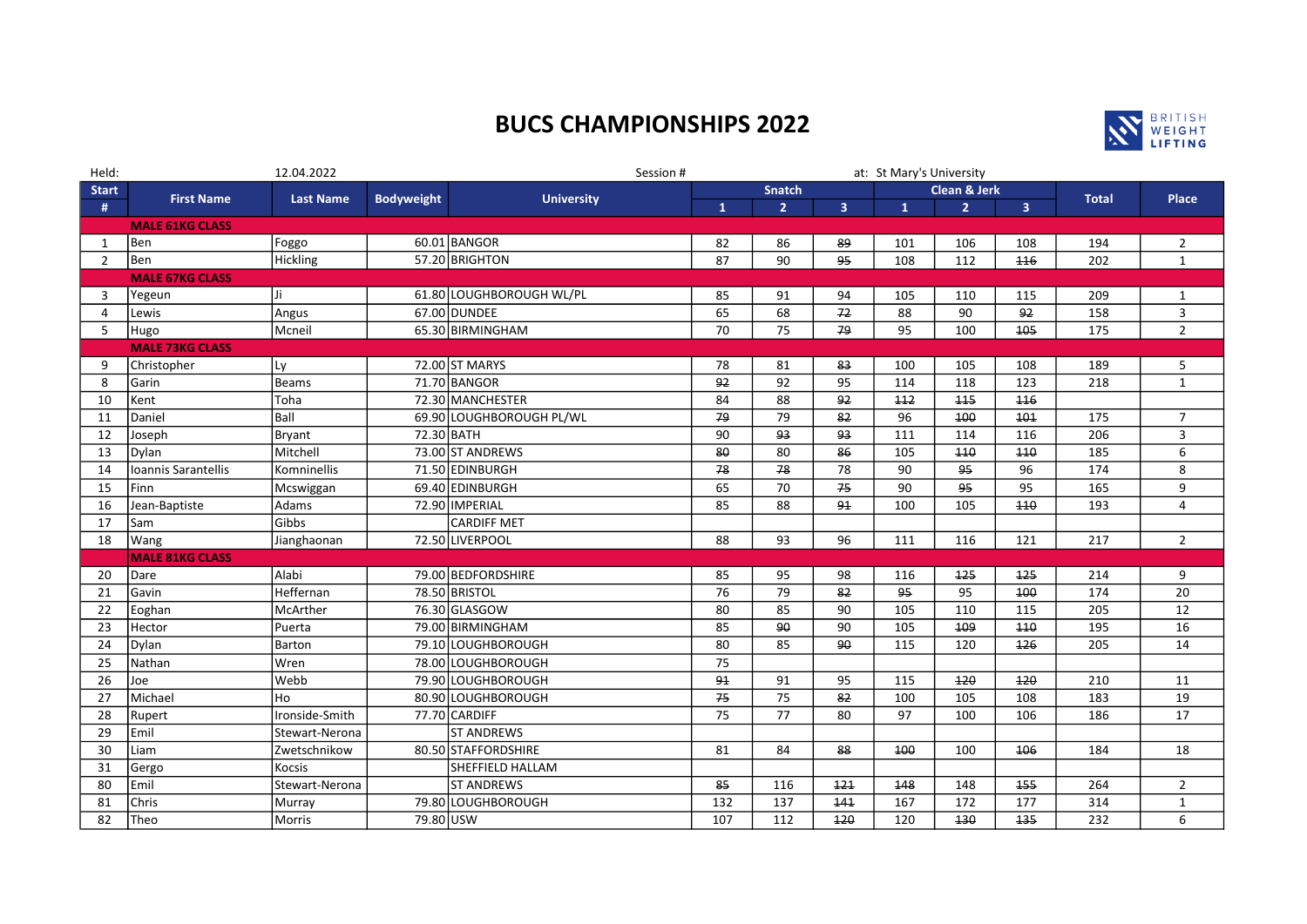| 83 | Thomas                  | Adler           | 79.60 UCL |                          | 80                | 84               | 87               | 105              | 110              | 115              | 199              | 15             |
|----|-------------------------|-----------------|-----------|--------------------------|-------------------|------------------|------------------|------------------|------------------|------------------|------------------|----------------|
| 84 | William                 | Ridge           |           | 79.70 BANGOR             | $\overline{96}$   | 101              | $\frac{105}{2}$  | $\frac{124}{ }$  | 130              | $\frac{136}{ }$  | $\overline{241}$ | 4              |
| 85 | Harry                   | March           |           | 80.40 BATH               | 100               | 104              | 107              | 120              | 128              | 133              | 240              | 5              |
| 86 | Lee                     | Salter          |           | 79.80 MIDDLESEX          | 100               | 103              | 104              | 136              | 136              | 138              | 242              | 3              |
| 87 | Damien                  | Baudhuin        |           | 76.60 BRIGHTON           | 91                | 95               | 100              | 117              | 117              | 117              | 212              | 10             |
| 88 | Matthew                 | Tonge           |           | 76.50 MANCHESTER         | 96                | 96               | 100              | 116              | 120              | 120              | 216              | $\overline{7}$ |
| 89 | Konstantinos            | Agkastiniotis   |           | 79.40 CAMBRIDGE          | 85                | 90               | 96               | 106              | 113              | 115              | 205              | 13             |
| 90 | James                   | Zhang           |           | 79.50 ST ANDREWS         | 90                | 95               | 100              | 105              | 110              | 115              | 215              | 8              |
|    | <b>MALE 89KG CLASS</b>  |                 |           |                          |                   |                  |                  |                  |                  |                  |                  |                |
| 34 | George                  | Dean            |           | LOUGHBOROUGH PL/WL       |                   |                  |                  |                  |                  |                  |                  |                |
| 36 | Rory                    | Watson          |           | 88.30 GLASGOW            | 80                | 80               | 80               | <b>DSQ</b>       | <b>DSQ</b>       | <b>DSQ</b>       |                  |                |
| 37 | Pablo                   | Miro            |           | 86.10 EDINBURGH          | $\overline{90}$   | 95               | 95               | $\frac{105}{ }$  | 440              | 112              | 202              | 11             |
| 38 | George                  | Lansdown        |           | <b>EDINBURGH</b>         |                   |                  |                  |                  |                  |                  |                  |                |
| 39 | Thomas                  | Zacharis        |           | 86.20 EDINBURGH          | 85                | 92               | 95               | 105              | 112              | 420              | 207              | 9              |
| 40 | Dan                     | Scott-Jackson   |           | 84.20 ST MARYS           | 84                | 87               | $\overline{90}$  | 106              | 110              | 113              | 203              | $10\,$         |
| 41 | Kai Jie Roger           | Loh             |           | 87.00 ST ANDREWS         | 75                | $\overline{78}$  | 80               | 100              | $\frac{105}{2}$  | $\overline{408}$ | 185              | 12             |
| 42 | Benjamin Daniel Derek   | Harrington      |           | 84.20 LEEDS              | 80                | 85               | 88               | 105              | 112              | 112              |                  |                |
| 43 | Kamaal                  | Rehman          |           | 82.00 CARDIFF MET        | 75                | $\overline{77}$  | 81               | 100              | 101              | 105              | 178              | 14             |
| 44 | Adam                    | Esa             |           | 85.90 LIVERPOOL          | 75                | 78               | 81               | 96               | 101              | 106              | 179              | 13             |
| 60 | Chris                   | Russ            |           | 88.80 LOUGHBOROUGH PL/WL | 128               | 132              | 135              | 152              | 153              | 153              | 285              | $\overline{2}$ |
| 61 | Allen                   | <b>Brindley</b> |           | 88.60 HERIOT-WATT        | 120               | 124              | $\overline{124}$ | 148              | 154              | 454              | 272              | $\overline{3}$ |
| 62 | Stefano                 | Cataldi         |           | 86.30 LOUGHBOROUGH       | 124               | 129              | 134              | 154              | 162              | 166              | 300              | $\mathbf{1}$   |
| 63 | Josce                   | Syrett          |           | 87.00 ESSEX              | $\overline{98}$   | 105              | 440              | 120              | 130              | 132              | $\overline{225}$ | 6              |
| 64 | Mike                    | Webb            |           | 86.50 LOUGHBOROUGH PL/WL | 104               | 108              | $\overline{112}$ | 140              | $\overline{146}$ | 147              | 248              | 4              |
| 65 | Joey                    | Harrison        |           | 87.10 BATH               | 105               | 110              | 115              | $\frac{125}{ }$  | 132              | 133              | 243              | 5              |
| 66 | Fouad                   | Ghareeb         |           | 86.70 EDINBURGH          | 89                | $\overline{93}$  | $\overline{96}$  | $\frac{120}{ }$  | 125              | 130              | $\overline{223}$ | $\overline{7}$ |
| 67 | Ethan                   | King            |           | 87.40 DUNDEE             | 90                | 90               | 90               | $\frac{120}{ }$  | 125              | $\frac{125}{2}$  | 215              | $\overline{8}$ |
|    | <b>MALE 96KG CLASS</b>  |                 |           |                          |                   |                  |                  |                  |                  |                  |                  |                |
| 60 | Harry                   | Nelms           |           | 94.70 CARDIFF            | 121               | 126              | 130              | 165              | 170              | 170              | 291              | 4              |
| 61 | Myren                   | Madden          |           | 94.90 NOTTINGHAM         | 130               | 134              | 135              | 155              | 160              | 165              | 295              | $\overline{2}$ |
| 62 | Ciaran                  | <b>Barnes</b>   |           | 93.90 IMPERIAL           | 110               | 115              | 120              | 145              | 150              | 155              | 270              | 5              |
| 63 | Ed                      | Smale           |           | 95.00 LOUGHBOROUGH PL/WL | 131               | $\overline{135}$ | 140              | $\overline{156}$ | 162              | 168              | 302              | $\mathbf 1$    |
| 64 | Taylor                  | Probets         |           | 94.80 CARDIFF            | 97                | 101              | 105              | 116              | 116              | 125              | 221              | 8              |
| 65 | Guto                    | Hughes          |           | 93.90 BANGOR             | $\frac{115}{115}$ | 120              | 123              | 135              | 135              | 145              | 258              | 6              |
| 66 | Jules                   | <b>Hobbs</b>    |           | 93.50 ST MARYS           | $\overline{95}$   | 100              | $\overline{405}$ | 120              | $\frac{125}{2}$  | 127              | $\overline{227}$ | $\overline{7}$ |
| 67 | Alexander               | Lewis           |           | <b>LEEDS</b>             |                   |                  |                  |                  |                  |                  |                  |                |
| 68 | Stephen                 | Bestman         |           | 94.20 BRUNEL             | 125               | 130              | 134              | 160              | 165              | 167              | 294              | 3              |
| 69 | Shane                   | Martin          |           | <b>OXFORD</b>            |                   |                  |                  |                  |                  |                  |                  |                |
| 70 | Cearn                   | McDonnell       |           | 93.60 CARDIFF MET        | 94                | 98               | 101              | 115              | 121              | 125              | 219              | 9              |
|    | <b>MALE 102KG CLASS</b> |                 |           |                          |                   |                  |                  |                  |                  |                  |                  |                |
| 70 | Jonathan                | Healy           |           | 100.70 WESTMINSTER       | 105               | 105              | 112              | 136              | 141              | 145              | 257              | $\mathbf{1}$   |
| 72 | Thomas                  | Farley          |           | 100.50 ST MARYS          | 85                | 85               | 95               | 105              | 115              | 125              | 210              | $\vert$ 2      |
| 73 | Euan                    | McGuigan        |           | 101.20 EDINBURGH         | 85                | 85               | 90               | 100              | 100              | 108              | 185              | $\overline{3}$ |